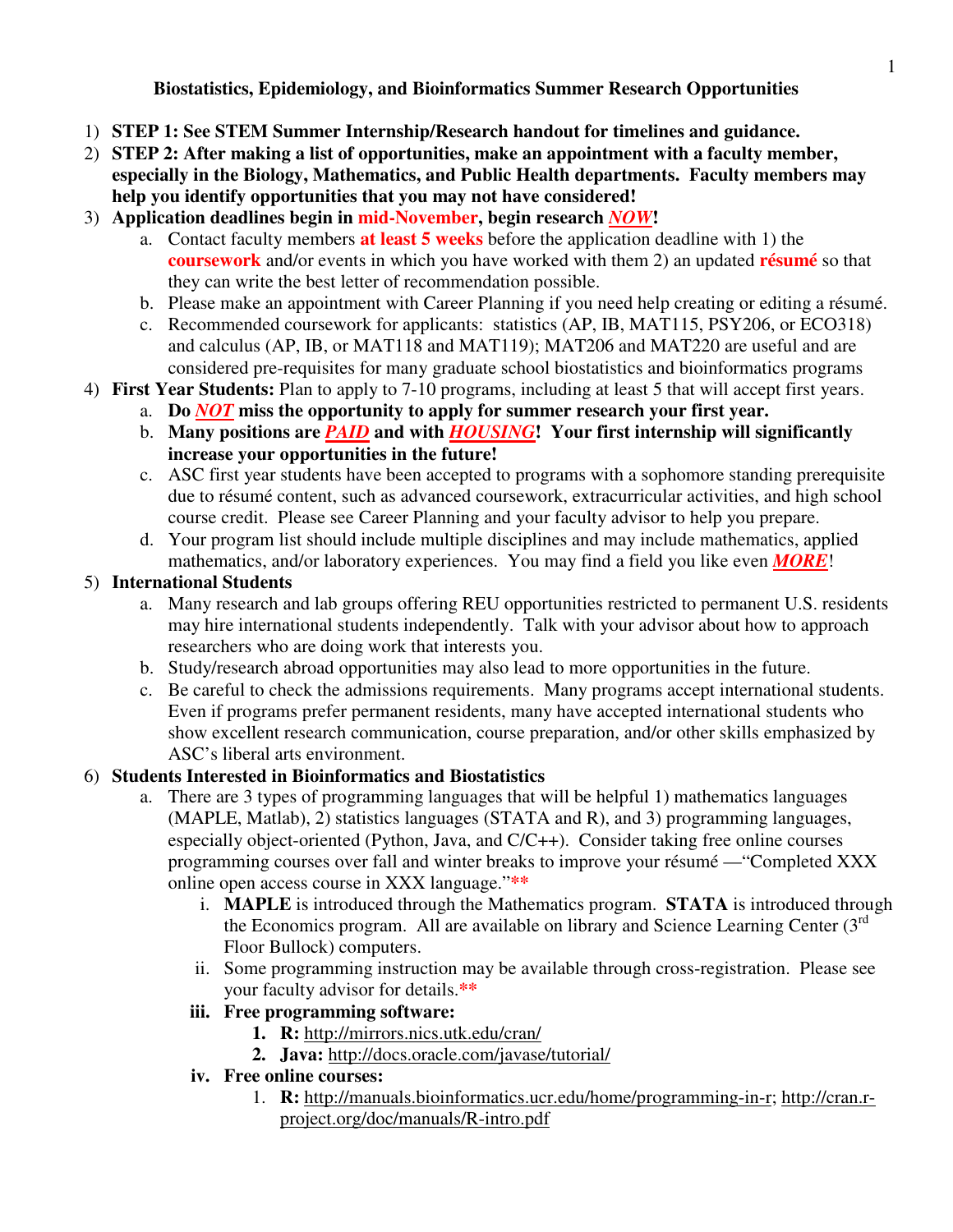- 2. **Java:** http://www.mindview.net/Books/TIJ/; http://math.hws.edu/javanotes/; http://ocw.mit.edu/courses/electrical-engineering-and-computer-science/6-092 introduction-to-programming-in-java-january-iap-2010/
- 3. **Python:** http://ocw.mit.edu/courses/electrical-engineering-and-computerscience/6-00sc-introduction-to-computer-science-and-programming-spring-2011/
- 4. **C and C++:** http://ocw.mit.edu/courses/electrical-engineering-and-computerscience/6-088-introduction-to-c-memory-management-and-c-object-orientedprogramming-january-iap-2010/

\*\*If you take the initiative to do this and think it is awesome, consider the Agnes Scott College-Emory University dual degree in Computer Science: http://www.agnesscott.edu/academics/majors-minors/computerscience-dual-degree.html. If you are interested, please contact Dr. Riddle: lriddle@agnesscott.edu. **Summer Research Opportunities (Southeastern U.S. opportunities)** 

- **A. Comprehensive list:** http://people.rit.edu/~gtfsbi/Symp/bioinformatics.htm
- **B. Study Abroad** 
	- a. Germany: http://www3.ie-freiburg.mpg.de/
	- b. United Kingdom, *APPLICATIONS BEGIN IN NOVEMBER*:
	- http://www.sanger.ac.uk/workstudy/placements/

### **C. All fields**

a. **American Mathematical Society** 

http://www.ams.org/programs/students/undergrad/emp-reu http://www.ams.org/programs/students/undergrad/emp-internships

### **D. Biostatistics**

- **a. All fields** 
	- i. *SIBS, 6-week Introduction Biostatistics—an excellent opportunity that could be coupled with another internship with locations at 8 universities across the U.S.; may or may not be available after 2012 due to funding, so check on an annual basis:*  http://www.nhlbi.nih.gov/funding/training/redbook/sibsweb.htm
	- ii. Mathematical Biosciences Institute: http://www.mbi.osu.edu/eduprograms/undergrad2012.html
	- iii. National Science Foundation: https://mail.agnesscott.edu/exchweb/bin/redir.asp?URL=http://www.nsf.gov/crssprgm/re u/list\_result.cfm?unitid=5044
- b. **Genetics**
	- i. **Genetics, Plant and Molecular Biology, Cold Spring Harbor Laboratory:**  http://www.cshl.edu/education/urp/application-guidelines
- c. **Public Health**
	- i. *UNC Chapel Hill BSURE:* http://www.sph.unc.edu/bios/bsure\_9974\_9556.html
	- ii. *ROLLING APPLICATION STARTING NOVEMBER*, National Cancer Institute: http://dceg.cancer.gov/fellowships/summerprogram/
	- iii. New York City Health Research Training Program: http://www.nyc.gov/html/doh/html/hrtp/hrtp.shtml
- d. **Clinical**
	- i. Mayo Clinic: http://www.mayoclinic.org/intern-biostats-rst/application.html
	- ii. Lourdes Health System, Center for Public Health: http://www.lourdesnet.org/services/phstudents10.php
- e. **Infectious Disease**, MIDAS, University of Pittsburgh:
	- https://www.midas.pitt.edu/index.php?Itemid=263
- f. **Environmental Health**
	- i. *CDC Collegiate Leaders in Environmental Health:*  http://www.cdc.gov/nceh/cleh/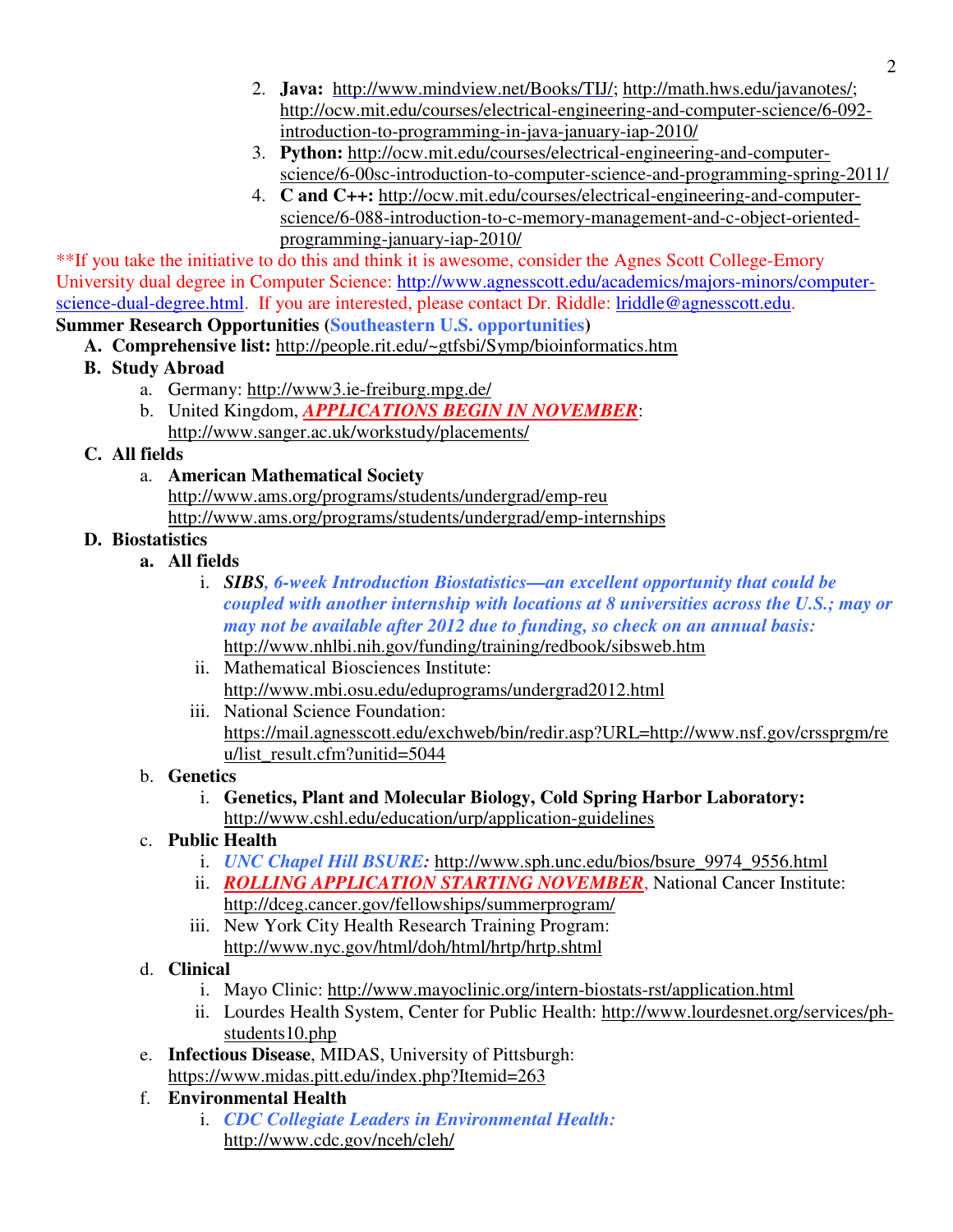ii. National Institute of Environmental Health Sciences: http://www.niehs.nih.gov/careers/research/summers/

### **g. Industry**

- i. Pharmaceutical, Amgen:
	- http://www.amgenscholars.com/about\_amgen\_scholars/program\_overview/
- ii. Pharmaceutical, Novartis: http://nibr.com/careers/internships\_ca.shtml

### **h. Policy and Management**

- i. University of Michigan SEP: http://www.sph.umich.edu/sep/
- i. Many public health biostatistics opportunities, including in industry:
	- i. http://www.sph.unc.edu/student\_affairs/internship\_opportunities\_4082\_7811.html

# **E. Epidemiology**

### a. **Environmental Health**

i. *CDC Collegiate Leaders in Environmental Health:*  http://www.cdc.gov/nceh/cleh/

### b. **Clinical**

- i. Lourdes Health System, Center for Public Health: http://www.lourdesnet.org/services/phstudents10.php
- ii. Mayo Clinic: http://www.mayoclinic.org/intern-biostats-rst/application.html
- iii. Marshfield Clinic: https://www.marshfieldclinic.org/research/pages/default.aspx?page=educational\_opportu nities

# c. **National, city population health**

- i. *ROLLING APPLICATION STARTING NOVEMBER*, National Cancer Institute: http://dceg.cancer.gov/fellowships/summerprogram/
	- ii. New York City Health Research Training Program: http://www.nyc.gov/html/doh/html/hrtp/hrtp.shtml

# **F. Bioinformatics**

# **a. All fields**

i. National Science Foundation: https://mail.agnesscott.edu/exchweb/bin/redir.asp?URL=http://www.nsf.gov/crssprgm/re u/list\_result.cfm?unitid=5044

# **b. Public Health**

- i. Lourdes Health System, Center for Public Health: http://www.lourdesnet.org/services/phstudents10.php
- ii. Marshfield Clinic: https://www.marshfieldclinic.org/research/pages/default.aspx?page=educational\_opportu nities

# **c. Genomics**

- i. Harvard-MIT Bioinformatics and Integrative Genomics: http://hst.mit.edu/academics/summer-institute/bioinformatics
- ii. Computational Genomics Johns Hopkins: http://genomics.jhu.edu/internship.html
- iii. Crop genomics Cornell: http://www.bti.cornell.edu/index.php?page=Education&section=InternshipsPGRP#page= PlantGenome

# **d. Modeling**

- i. MIDAS, University of Pittsburgh: https://www.midas.pitt.edu/index.php?Itemid=263
- **G.** Promoting student diversity in the biocomputational sciences
	- a. *CDC, Project IMHOTEP:* http://www.cdc.gov/minorityhealth/programs/2011/IMHOTEPProgram.html
	- b. Harvard Department of Biostatistics: http://www.hsph.harvard.edu/biostats/diversity/summer/